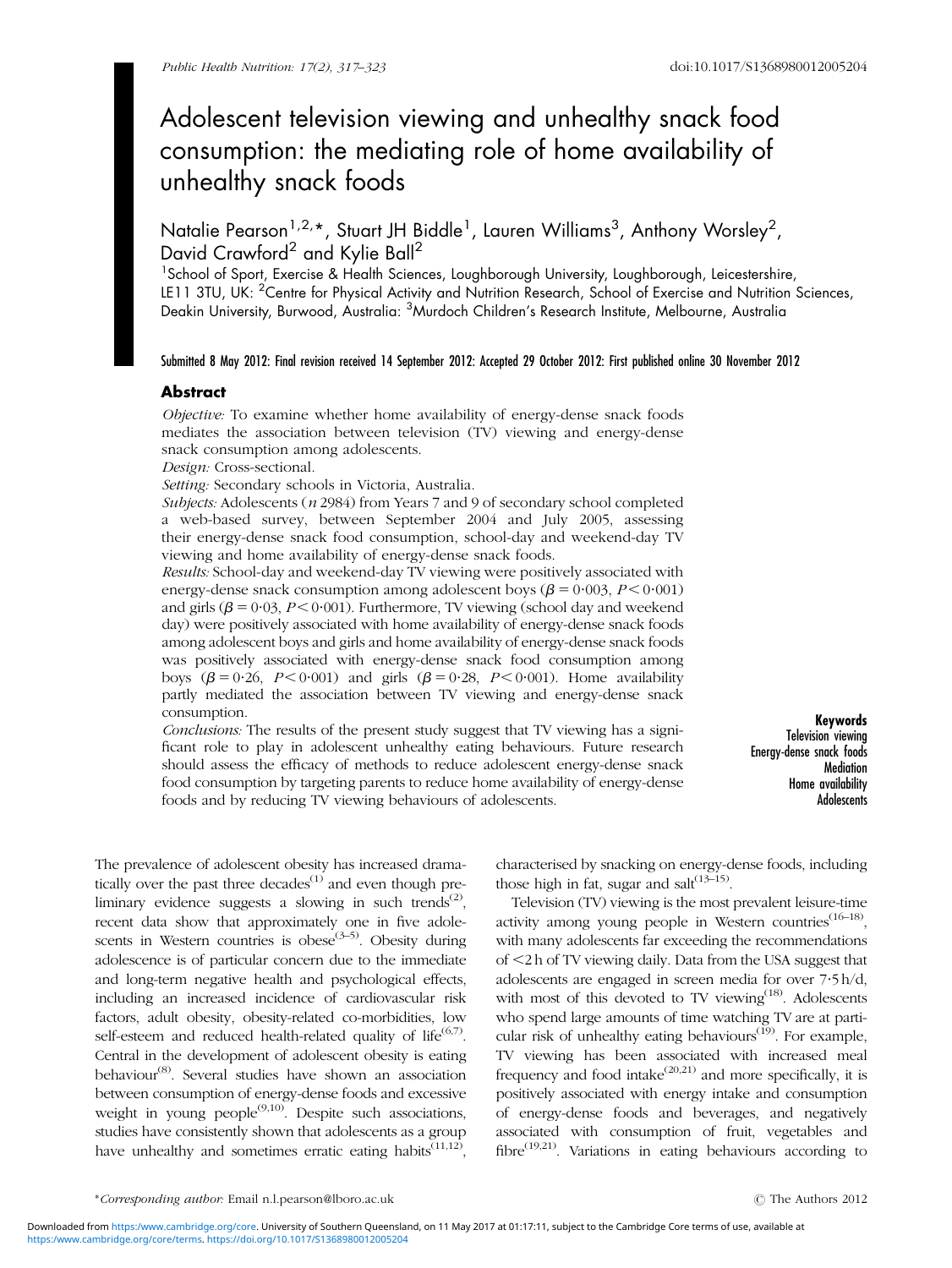TV viewing are of particular concern as they could parallel other negative health consequences of excessive TV viewing([22](#page-5-0)) and they may represent a pathway by which TV viewing may lead to poorer health. However, little is known about the potential mechanisms by which TV viewing is associated with unhealthy eating behaviours among adolescents.

A potential explanation for the association between TV viewing and eating behaviours among adolescents stems from the existing literature on the determinants of dietary behaviour. There is evidence that home availability of unhealthy foods (e.g. energy-dense snack foods) is associated with unhealthy eating behaviours, including lower fruit and vegetable consumption<sup> $(23)$  $(23)$ </sup> and higher consumption of energy-dense snack foods and drinks<sup> $(24,25)$  $(24,25)$ </sup>. Furthermore, it is plausible that TV viewing could be associated with home availability of particular foods. For example, while watching TV, adolescents are exposed to many advertisements about food<sup>([26,27\)](#page-5-0)</sup>; TV is the largest single media source of messages about food $^{(28)}$  $^{(28)}$  $^{(28)}$  and predominantly these advertised foods are high in sugar and  $fat^{(29,30)}$  $fat^{(29,30)}$  $fat^{(29,30)}$ . Furthermore, several studies have shown that young people's TV viewing is associated with food preferences, requests to purchase foods and drinks advertised, parental willingness to purchase these products and the availability of these food items in the home<sup> $(31–36)$  $(31–36)$  $(31–36)$ </sup>. To our knowledge, however, no studies have examined whether home availability of energy-dense snack foods mediates the association between TV viewing and consumption of energy-dense snack foods among adolescents. Understanding the mediators of the associations between TV viewing and consumption of energy-dense snack food in adolescents is important to inform the development of nutrition promotion interventions.

The present study therefore aimed to examine: (i) the associations between adolescent TV viewing and frequency of consumption of energy-dense snack foods; (ii) the association between adolescent TV viewing and perceived home availability of energy-dense snack foods; and (iii) whether associations between adolescent TV viewing and energy-dense snack food consumption are mediated (explained) by perceived home availability of energy-dense snack foods.

#### **Methods**

## Study procedure

As part of a cohort study investigating dietary habits among adolescents in Melbourne, Australia, adolescents were administered self-completion questionnaires between September 2004 and July 2005. Study procedures were approved by the Ethics Committee of Deakin University, the Victorian Department of Education and Training, and the Catholic Education Office. Survey participant recruitment and study procedures have been provided in previous publications<sup> $(37,38)$  $(37,38)$ </sup>. In brief, all co-educational state (government) and Catholic secondary schools (Years 7–12) with enrolments over 200, located in the southern metropolitan region of Melbourne and the non-metropolitan region of Gippsland, to the east of Melbourne, were invited to participate in the study. Of the seventy schools (forty-seven metropolitan and twenty-three non-metropolitan) that met these criteria, thirty-seven schools (twenty metropolitan and seventeen non-metropolitan) agreed to participate.

#### **Participants**

All students  $(n \, 9842)$  from Year 7 (aged 12–13 years) and Year 9 (aged 14–15 years) from participating schools were invited to participate. Teachers distributed parental consent forms via students. Parental consent was obtained for 4502 (46 %) of all eligible students. Due to absence from school on the day of testing, teachers administered an online food habits survey to 3264 adolescents during class time when they had access to computers. The present analyses are based on the subset of 2984 (30 %) adolescents who had non-missing data for all of the variables examined in the present study.

# Measures

#### Adolescent consumption of energy-dense snack foods

Consistent with other large-scale studies of dietary intake and eating behaviours of adolescents<sup> $(39)$ </sup>, food intake was assessed using a brief FFQ. This FFQ was based on previously validated indices of food intake([40](#page-5-0)) and is described in detail in previous publications<sup> $(37,38)$  $(37,38)$ </sup>. Respondents indicated how frequently they had consumed thirty-seven food items during the previous month. The seven response categories ranged from 'never or not in the last month' to 'several times a day'. The present analyses are based on a subset of three items from the FFQ: confectionery (e.g. chocolates and lollies/sweets), sweet biscuits/cookies and potato crisps/salty snacks. The frequency of consumption of the three items in the past month was converted to a daily equivalent, which is an established method $(41)$  $(41)$  that has been used in other dietary studies<sup> $(39,42)$  $(39,42)$ </sup>. A daily equivalent score for the three items was calculated as follows: 'not in the last month' =  $0.00$ , 'several times per month' =  $0.11$ , 'once a week' =  $0.14$ , 'a few times a week' =  $0.36$ , 'on most days' =  $0.71$ , 'once per day' =  $1.00$  and 'several times per  $day' = 2.50$ . The daily equivalents of the three items were then summed to create a daily estimate of energy-dense snack food consumption.

#### Adolescent television viewing

Adolescents reported how much time (hours/minutes) they usually spend watching TV/DVD/movies on a typical school day (Monday to Friday), which was converted to min/d. Adolescents reported how much time (hours/ minutes) they usually spend watching TV/DVD/movies on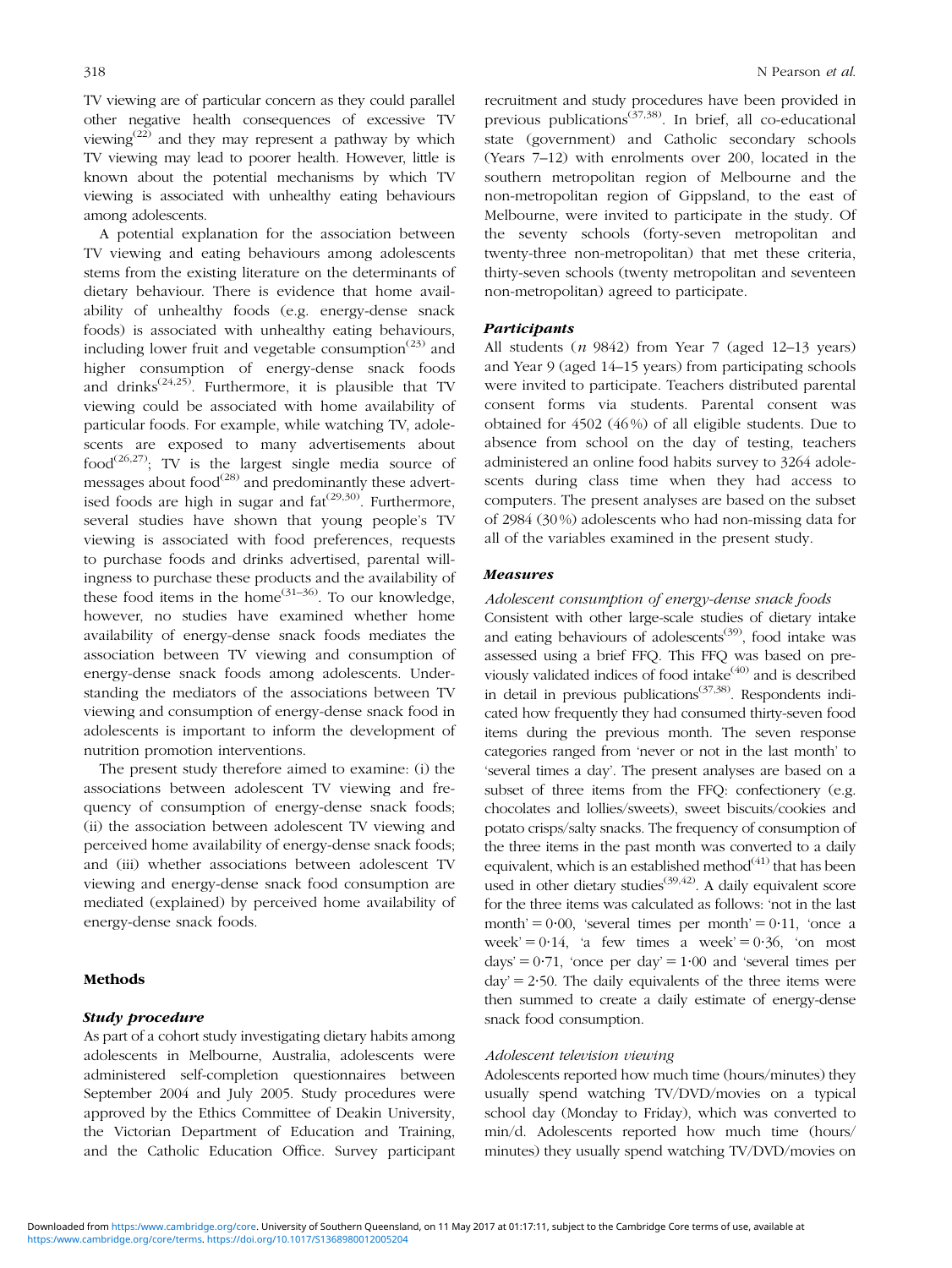Television viewing and unhealthy snack consumption 319

a typical Saturday and Sunday. The latter were converted to min/d, summed and divided by two to create average viewing on a weekend day.

## Home availability

Perceived availability of different foods within the home environment was assessed with items adapted from Project EAT (Eating Among Teens)<sup>([39](#page-5-0))</sup>. Respondents were asked how frequently (ranging from  $1 = 'never/rarely'$  to  $4 = 4$  always') the following items were available within the home: cakes or sweet biscuits; potato crisps or salty snacks; chocolate or lollies. The frequency of home availability of energy-dense snack food items was summed (Cronbach's  $\alpha = 0.80$ ).

## Statistical analysis

All analyses were conducted using the statistical software package Stata 11. Descriptive statistics including frequencies, means and standard deviations were calculated for all study variables according to gender and year level of adolescent participants.

First, linear regression analyses were used to examine associations between adolescent TV viewing and energydense snack consumption, between TV viewing and perceived home availability of energy-dense snack foods, and between perceived home availability of energy-dense snack foods and adolescent energy-dense snack food consumption. Second, as suggested by Cerin *et al.*<sup>([43](#page-5-0))</sup>, the mediating effects of home availability on the association between TV viewing and adolescent energy-dense snack food consumption were assessed using the Freedman–Schatzkin test of mediation[\(44\)](#page-5-0). The Freedman–Schatzkin test is based on the difference in the unstandardised regression coefficients for the association between an independent variable (e.g. TV viewing) and a dependent variable (adolescent energydense snack consumption), unadjusted  $(\tau)$  and adjusted  $(\tau')$ 

for the proposed mediator(s). The significance of the mediating effect is computed by dividing this difference  $(\tau-\tau')$  by its standard error and comparing the obtained value with a t distribution with  $n-2$  degrees of freedom.  $R^2$  was used to provide an indication of the proportion of variance in energy-dense snack consumption accounted for by each model. All regression models were adjusted for year level of the adolescents and accounted for potential clustering by school (unit of analyses) using the 'cluster' command.

## Results

Slightly more of the adolescent sample were girls (53 %) and in Year 7 of secondary school (61 %). Table 1 displays the means and standard deviations of the study variables for the total sample and according to gender and year level. Several small but significant differences were found. Boys reported higher frequency of home availability of energy-dense foods and reported watching more TV on a weekend day compared with girls. Adolescents in Year 9 reported higher frequency of home availability of energydense foods and reported watching more TV on a school day and on a weekend day compared with adolescents in Year 7. All further analyses were stratified by gender, adjusted for year level and accounted for potential clustering by school (unit of analyses).

School-day and weekend-day TV viewing were significantly associated with energy-dense snack consumption  $(\tau$  in [Table 2\)](#page-3-0). TV viewing accounted for 5% (school day) and 4 % (weekend day) of the variance in energy-dense snack consumption among boys and 5 % (school day and weekend day) of the variance in consumption of energy-dense snacks among girls. Linear regression analyses revealed that school-day and weekend-day TV

Table 1 Description of outcome, mediating and predictor variables according to gender and year level of Australian adolescent participants in 2004–2005

|                                                           |                          |           | Gender                  |           |                   |           | Year level         |       |                    |           |
|-----------------------------------------------------------|--------------------------|-----------|-------------------------|-----------|-------------------|-----------|--------------------|-------|--------------------|-----------|
|                                                           | Total sample<br>(n 2984) |           | <b>Boys</b><br>(n 1390) |           | Girls<br>(n 1594) |           | Year 7<br>(n 1811) |       | Year 9<br>(n 1173) |           |
|                                                           | Mean                     | <b>SD</b> | Mean                    | <b>SD</b> | Mean              | <b>SD</b> | Mean               | SD    | Mean               | <b>SD</b> |
| School region (%)                                         |                          |           |                         |           |                   |           |                    |       |                    |           |
| Metropolitan                                              | 67.2                     |           | 69.2                    |           | $65.5*$           |           | $67 - 7$           |       | $66 - 4$           |           |
| Rural                                                     | 32.8                     |           | 30.8                    |           | 34.5              |           | 32.3               |       | 33.6               |           |
| Outcome variables                                         |                          |           |                         |           |                   |           |                    |       |                    |           |
| Energy-dense snacks (range: $0 - 7.5/d$ )                 | 1.13                     | 1.26      | 1.15                    | 1.34      | 1.19              | 1.19      | 1.14               | 1.29  | 1.10               | 1.22      |
| Potential mediating variables                             |                          |           |                         |           |                   |           |                    |       |                    |           |
| Home availability of energy-dense<br>snacks (range: 3-12) | 7.53                     | 1.99      | 7.63                    | 2.06      | $7.45*$           | 1.92      | 7.44               | 1.95  | $7.68*$            | 2.04      |
| Predictor variables                                       |                          |           |                         |           |                   |           |                    |       |                    |           |
| School-day TV viewing (min/d)                             | 134.27                   | 88.32     | 135.54                  | 91.19     | 133.16            | 85.76     | 131.65             | 89.39 | $138.31*$          | 86.52     |
| Weekend-day TV viewing (min/d)                            | 137.65                   | 84.26     | 146.01                  | 86.61     | $130.36***$       | 81.49     | 134.80             | 84.99 | $142.05*$          | 82.97     |

TV, television.

Chi-squared tests (for school region) and independent t tests (for all continuous variables) examining differences in means by adolescent gender and year level: \* $P < 0.05$ , \*\* $P < 0.01$ , \*\*\* $P < 0.001$ .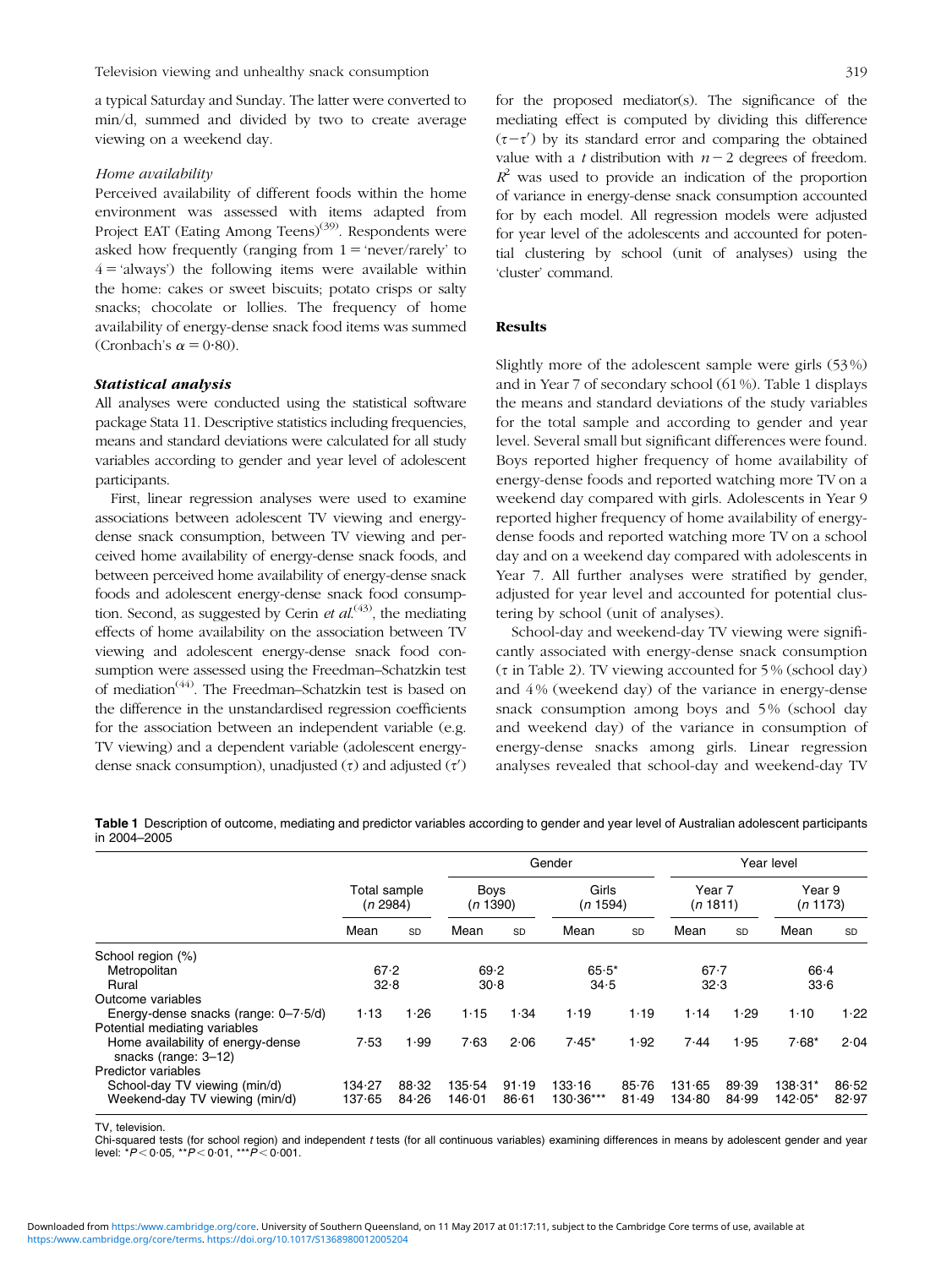<span id="page-3-0"></span>Table 2 Effects of adjustment for perceived home availability of energy-dense snack foods on the association between TV viewing and adolescent energy-dense snack consumption among Australian adolescents in 2004–2005 (n 2984)

|                           |            | <b>SE</b> |            | <b>SE</b> | $\tau-\tau$ | <b>SE</b> |       | P value    | $R^2$ |
|---------------------------|------------|-----------|------------|-----------|-------------|-----------|-------|------------|-------|
| Adolescent boys (n 1390)  |            |           |            |           |             |           |       |            |       |
| School-day TV viewing     | $0.003***$ | 0.0004    | $0.002***$ | 0.0003    | 0.001       | 0.0000025 | 7.94  | < 0.0001   | 0.19  |
| Weekend-day TV viewing    | $0.003***$ | 0.0005    | $0.001***$ | 0.0004    | 0.002       | 0.0000041 | 13.58 | < 0.0001   | 0.18  |
| Adolescent girls (n 1594) |            |           |            |           |             |           |       |            |       |
| School-day TV viewing     | $0.003***$ | 0.0003    | $0.001***$ | 0.0003    | 0.002       | 0.0000011 | 9.87  | < 0.0001   | 0.23  |
| Weekend-day TV viewing    | $0.003***$ | 0.0005    | $0.001***$ | 0.0003    | 0.002       | 0.0000034 | 9.06  | $<$ 0.0001 | 0.22  |

TV, television.

t, unstandardised regression coefficient for association between TV viewing and adolescent energy-dense snack food consumption, adjusting for school year and accounting for potential clustering by school (unit of analyses) using the 'cluster' command, before adjustment for mediator;  $\tau'$ , unstandardised regression coefficient for association between TV viewing and adolescent energy-dense snack food consumption, adjusting for year level and accounting for potential clustering by school (unit of analyses) using the 'cluster' command and mediator (perceived home availability of energy-dense snack foods);  $\tau-\tau'$ , difference between the two regression coefficients, which when divided by its se, can be compared with a t distribution with  $n-2$  degrees of freedom. Significance of the association: \*\*\* $P < 0.001$ .

Table 3 Associations between TV viewing and home availability of energy-dense snacks (potential mediator) among Australian adolescent boy and girls in 2004–2005

|                                                 |                          | Home availability of energy-dense snacks |                          |                            |  |  |  |  |
|-------------------------------------------------|--------------------------|------------------------------------------|--------------------------|----------------------------|--|--|--|--|
|                                                 |                          | Boys (n 1390)                            | Girls (n 1594)           |                            |  |  |  |  |
|                                                 | B                        | 95 % CI                                  | ß                        | 95 % CI                    |  |  |  |  |
| School-day TV viewing<br>Weekend-day TV viewing | $0.005***$<br>$0.005***$ | 0.004, 0.006<br>0.004, 0.007             | $0.004***$<br>$0.006***$ | 0.003, 0.005<br>0.004.0007 |  |  |  |  |

TV, television.

Linear regression analyses, controlling for year level and accounting for potential clustering by school (unit of analyses) using the 'cluster' command.<br>Significance of the association: \*\*\*P<0·001.

viewing were positively associated with perceived home availability of energy-dense snack foods among adolescent boys and girls (Table 3). Further linear regression analyses revealed that perceived home availability of energy-dense snack foods was positively associated with consumption of energy-dense snack foods among adolescent boys ( $\beta = 0.26$ ; 95% CI 0.22, 0.31;  $P \le 0.001$ ) and girls  $(\beta = 0.28; 95\% \text{ CI } 0.24, 0.33;$  $P < 0.001$ ).

Table 2 shows the mediating effects of perceived home availability of energy-dense snack foods on the association between school-day and weekend-day TV viewing and adolescent energy-dense snack consumption among adolescent boys and girls. When perceived home availability was added to each model predicting energy-dense snack consumption by TV viewing (i.e. separately for school day and weekend day), the  $\beta$  value for the association between TV viewing and energy-dense snack consumption was significantly decreased for both boys and girls. However, the association between TV viewing and energy-dense snack consumption remained significant ( $P < 0.001$ ) in all models. This suggests that perceived home availability partly mediates the association between TV viewing and energy-dense snack consumption. The proportion of variance in energy-dense snack consumption explained by TV viewing increased when perceived home availability was added to each model (see Table 2).

# Discussion

Recent reviews have identified an association between TV viewing and unhealthy eating among adolescents<sup> $(19,21)$  $(19,21)$ </sup>; however, little is known about potential mechanisms in the home environment that underpin the association between TV viewing and unhealthy eating. The present study is one of the first to examine both the direct and indirect associations between TV viewing and energydense snack food consumption. The results of the present study show that both school-day and weekend-day TV viewing were positively associated with home availability of energy-dense snack foods and energy-dense snack food consumption. Furthermore, associations between TV viewing and energy-dense snack food consumption were partially mediated by home availability of energydense snack foods. Acknowledging the cross-sectional study design, our findings give weight to the likely importance of addressing TV viewing behaviours, as well as home availability of foods, in interventions aimed at promoting healthy eating among adolescents.

Sedentary behaviour has become a significant issue in public health over the past decade, both for adults<sup>[\(45\)](#page-5-0)</sup> and young people<sup> $(46)$  $(46)$ </sup>. Operationally defined as 'sitting time', sedentary behaviour has often been assessed in respect of screen time and especially time watching TV. However, while research has shown there to be consistent links between TV viewing and unhealthy weight status in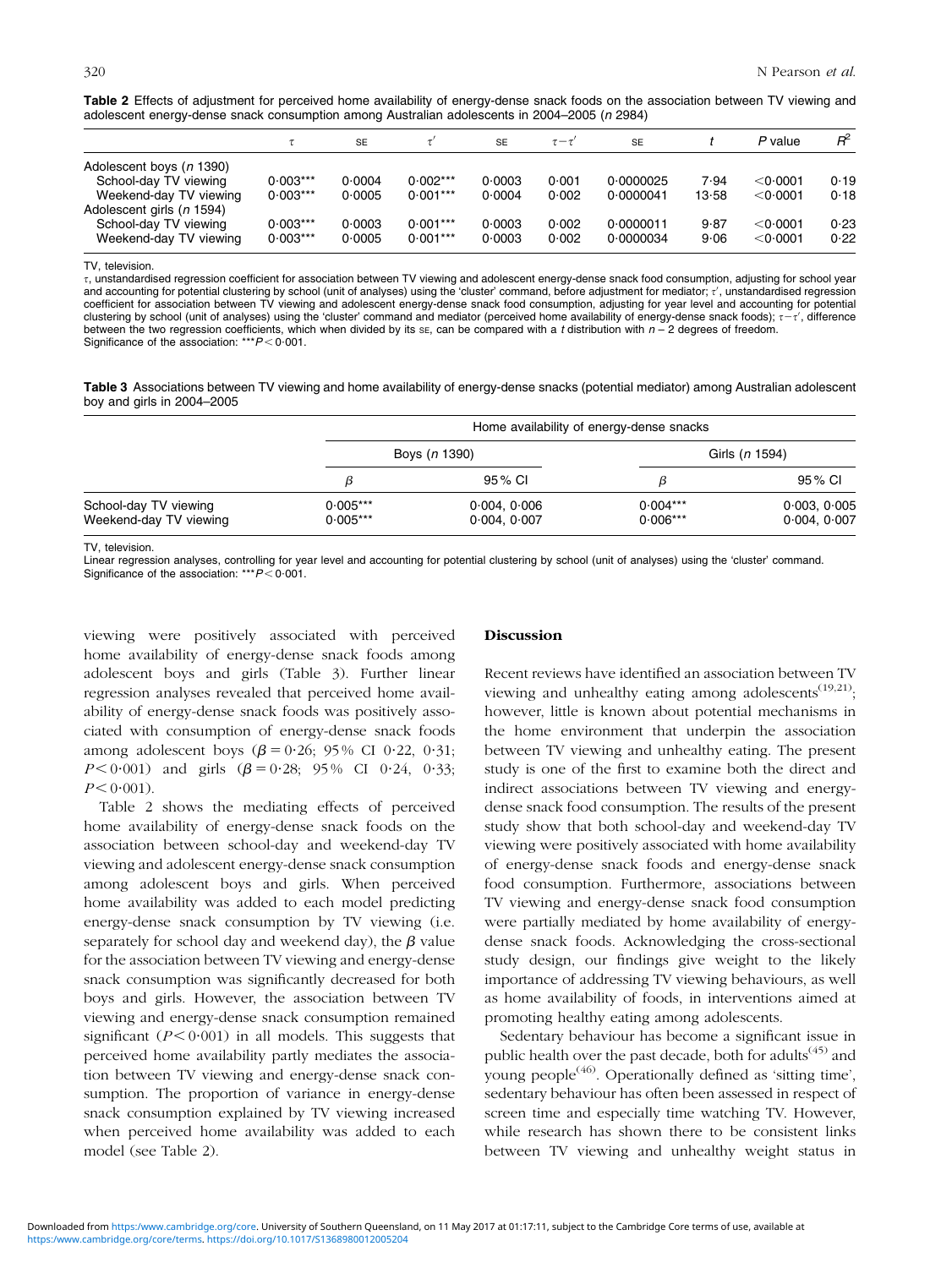<span id="page-4-0"></span>young people, associations are often quite small $(47)$  $(47)$ . This may be due to several factors, including little or no association between TV viewing and moderateto-vigorous physical activity<sup> $(47)$ </sup>, except for some periods of the day, such as immediately after  $school<sup>(48)</sup>$  $school<sup>(48)</sup>$  $school<sup>(48)</sup>$ , as well the presence of coexisting behaviours such as diet. TV viewing has been shown to coexist with unhealthy eating behaviours<sup> $(19)$  $(19)$ </sup>. It may be diet as well as time being sedentary watching TV that accounts for indicators of poor health, including weight status. Our findings support the view that TV viewing in young people is associated with energy-dense snack food consumption. Although only 4–5 % of the variance is explained by this association, this is likely to be highly meaningful in terms of weight status. As argued by  $\text{Hill}^{(49)}$  $\text{Hill}^{(49)}$  $\text{Hill}^{(49)}$ , 'small changes' to lifestyle may have significant health effects. This is likely to be true in the context of highly frequent, repeated behaviours such as TV and snacking.

The present study showed that perceived home availability of energy-dense snacks was positively associated with adolescent energy-dense snack consumption. Such findings add to previous research highlighting the important role of food availability within the home<sup> $(24,50)$  $(24,50)$  $(24,50)$ </sup>. It has long been known from behaviour modification studies that environmental manipulation, such as food visibility and availability, can have potent effects on behaviour<sup>[\(51](#page-6-0))</sup>. Simple strategies, such as reductions in purchase of energy-dense foods, their concealment in the home or family rules about frequency and location of their consumption, may be helpful. The present study also showed that TV viewing was positively associated with home availability of energy-dense snacks. Such findings corroborate previous research showing that while young people are watching TV they are exposed to numerous advertisements about food (usually unheal-thy)<sup>[\(26](#page-5-0))</sup> and that this translates into young people's food preferences, requests to purchase foods and drinks advertised, parental willingness to purchase these products and the availability of these food items in the home<sup> $(31-35)$  $(31-35)$  $(31-35)$  $(31-35)$ </sup>. In addition, the present study demonstrated that the perceived availability of energy-dense snack foods in the home partially accounts for the association between TV viewing and energy-dense snack food consumption. Such findings suggest that home availability of energy-dense foods could potentially be influenced by targeting reductions in TV viewing, which could also result in reductions in energy-dense snack food consumption. The involvement of parents and targeting the home environment are likely to be particularly important in such efforts.

Alternative explanations for several of the present findings are possible. That is, adolescents watching more TV may have been consuming more of all sorts of snacks, including healthy snacks. It is also possible that TV viewers consumed more energy-dense snacks because they had less access to fruits and vegetables in the home. To test these possibilities we conducted additional analyses. In the additional analyses, we examined associations of TV viewing with perceived home availability of fruit and vegetables. Results showed negative associations between TV viewing and fruit and vegetable availability, but these were of very small magnitude  $(B = -0.002$  for boys and  $-0.001$  for girls). Further, there were no associations between TV viewing and fruit/vegetable consumption for either boys ( $B < -0.001$ ) or girls ( $B < -0.001$ ). Therefore it appears unlikely that TV viewers are consuming more of all sorts of snacks; or that the increased consumption of energy-dense snacks among those viewing more TV is strongly attributable to lower availability of fruits and vegetables in the home.

In considering these findings it is important to acknowledge the limitations of the study. The reach of the whole study was modest (46 %); however, this is comparable to other large-scale longitudinal studies. All data were collected by self-report and are subject to socially desirable response bias or other misreporting. The cross-sectional study design does not permit causal inferences to be drawn; potentially a third unmeasured variable could account for the associations observed. Strengths of the study include the large regionally diverse sample of adolescents and parents, and the use of powerful statistical mediation techniques.

## Conclusions

The results of the present study suggest that TV viewing has a significant role to play in adolescent unhealthy eating behaviours. Future research should assess the efficacy of methods to reduce adolescent energy-dense snack food consumption by targeting parents to reduce home availability of energy-dense foods and by reducing TV viewing behaviours of adolescents.

#### Acknowledgements

Sources of funding: This work was supported by the Australia Research Council (DP0452044), the William Buckland Foundation, a National Medical Research Council Senior Research Fellowship (479513) to K.B. and a VicHealth Senior Public Health Research Fellowship to D.C. Conflicts of interest: There are no conflicts of interest. Authors' contributions: N.P. carried out the statistical analyses and drafted the paper. S.J.H.B. and L.W. contributed to the drafting of the paper. K.B., D.C. and A.W. were involved in the design and conduct of the study and contributed to the drafting of the paper. All authors read and approved the final manuscript.

#### References

1. Han JC, Lawlor DA & Kimm SYS (2010) Childhood obesity. Lancet 375, 1737–1748.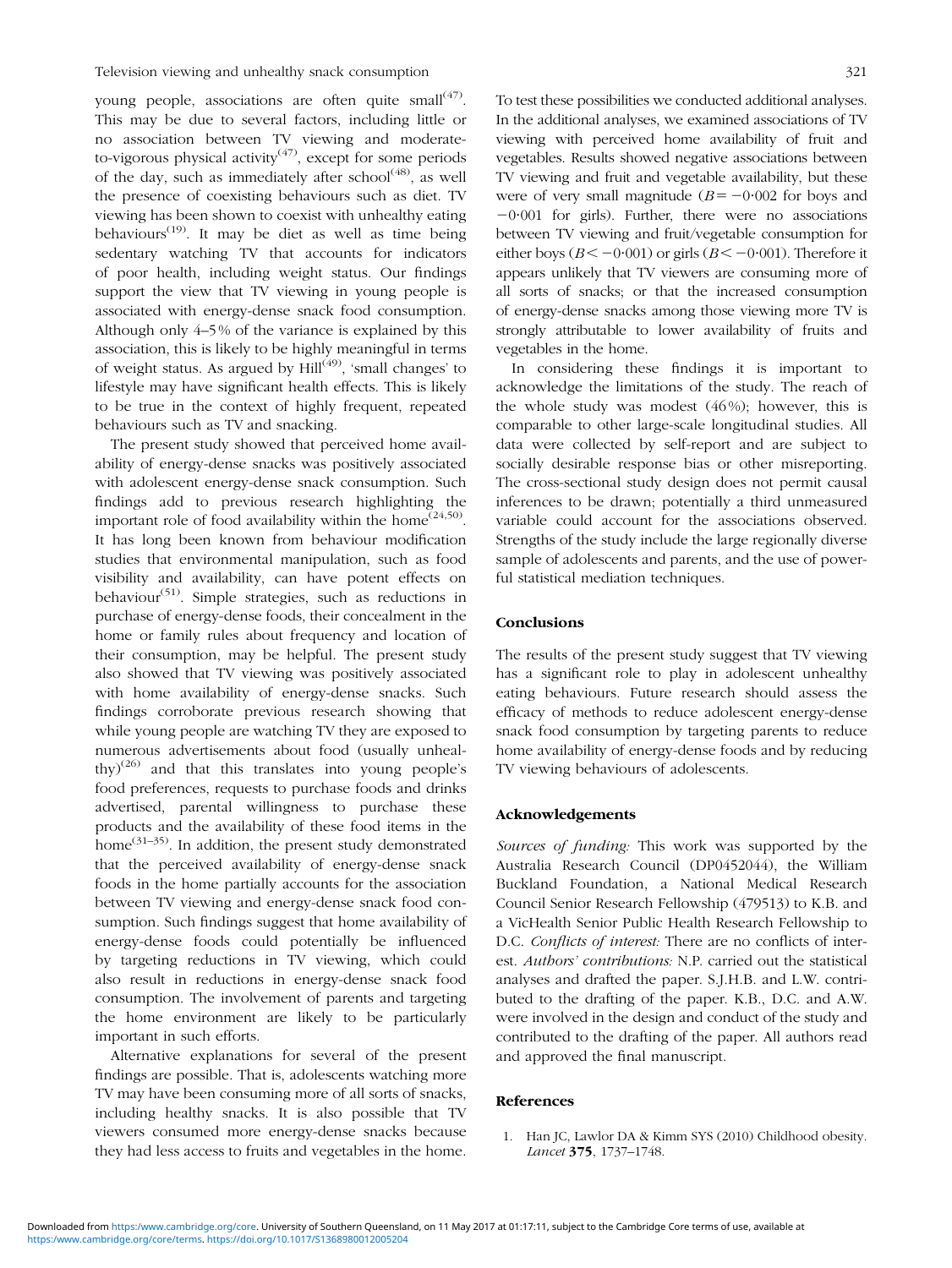- <span id="page-5-0"></span>2. Olds T, Maher C, Zumin S et al. (2011) Evidence that the prevalence of childhood overweight is plateauing: data from nine countries. *Int J Pediatr Obes*  $6, 342-360$ .
- 3. Australian Bureau of Statistics (2009) National Health Survey: Summary of Results, 2007–2008. Canberra: ABS.
- 4. Ogden CL, Carroll MD, Curtin LR et al. (2010) Prevalence of high body mass index in US children and adolescents, 2007–2008. JAMA 303, 242–249.
- 5. The Information Centre (2009) Statistics on obesity, physical activity and diet: England, February 2009. http:// www.ic.nhs.uk/ (accessed April 2009).
- 6. Tsiros MD, Coates AM, Howe PR et al. (2011) Obesity: the new childhood disability? Obes Rev 12, 26–36.
- 7. Nadeau KJ, Maahs DM, Daniels SR et al. (2011) Childhood obesity and cardiovascular disease: links and prevention strategies. Nat Rev Cardiol 8, 513-525.
- 8. Affenito SG, Franko DL, Striegel-Moore RH et al. (2012) Behavioral determinants of obesity: research findings and policy implications. J Obes 2012, 150732.
- 9. Guyenet SJ & Schwartz MW (2012) Regulation of food intake, energy balance, and body fat mass: implications for the pathogenesis and treatment of obesity. J Clin Endocrinol Metab 97, 745-755.
- 10. Du H & Feskens E (2010) Dietary determinants of obesity. Acta Cardiol 65, 377–386.
- 11. Dwyer JT, Evans M, Stone EJ et al. (2001) Adolescents' eating patterns influence their nutrient intakes. *J Am Diet* Assoc 101, 798–802.
- 12. Story M, Neumark-Sztainer D & French S (2002) Individual and environmental influences on adolescent eating behaviors. *J Am Diet Assoc* 102, 3 Suppl., S40-S51.
- 13. Linde JA, Wall MM, Haines J et al. (2009) Predictors of initiation and persistence of unhealthy weight control behaviours in adolescents. Int J Behav Nutr Phys Act 6, 72.
- 14. Australian Bureau of Statistics (2007) 2004–2005 National Health Survey: Summary of Results, Australia. Canberra: ABS.
- 15. Currie C, Robert C, Morgan A et al. (editors) (2004) Young People's Health in Context. Health Behaviour in School-aged Children (HBSC): International Report from the 2001/2002 Survey. Health Policy for Children and Adolescents no. 4. Copenhagen: WHO Regional Office for Europe.
- 16. Office for National Statistics (2006) The Time Use Survey, 2005. How We Spend Our Time. London: ONS.
- 17. Australian Bureau of Statistics (2008) How Australians Use Their Time, 2006. Canberra: ABS.
- 18. Rideout VJ, Foehr UG & Roberts DF (2010) Generation  $M^2$ : Media in the Lives of 8- to 18-Year Olds. A Kaiser Family Foundation Study. Menlo Park, CA: The Henry J. Kaiser Family Foundation.
- 19. Pearson N & Biddle SJ (2011) Sedentary behavior and dietary intake in children, adolescents, and adults a systematic review. Am J Prev Med 41, 178-188.
- 20. Sonneville KR & Gortmaker SL (2008) Total energy intake, adolescent discretionary behaviors and the energy gap. Int J Obes (Lond) 32, Suppl. 6, S19–S27.
- 21. Chaput JP, Klingenberg L, Astrup A et al. (2011) Modern sedentary activities promote overconsumption of food in our current obesogenic environment. Obes Rev 12, e12–e20.
- 22. Salmon J, Tremblay MS, Marshall SJ et al. (2011) Health risks, correlates, and interventions to reduce sedentary behavior in young people. Am J Prev Med 41, 197–206.
- 23. Ding D, Sallis JF, Norman GJ et al. (2012) Community food environment, home food environment, and fruit and vegetable intake of children and adolescents. J Nutr Educ Behav 44, 634–638.
- 24. Ezendam NP, Evans AE, Stigler MH et al. (2010) Cognitive and home environmental predictors of change in sugarsweetened beverage consumption among adolescents. Br J Nutr 103, 768–774.
- 25. Campbell KJ, Crawford DA, Salmon J et al. (2007) Associations between the home food environment and obesity-promoting eating behaviors in adolescence. Obesity (Silver Spring) 15, 719–730.
- 26. Kelly B, Chapman K, King L et al. (2011) Trends in food advertising to children on free-to-air television in Australia. Aust  $N Z J$  Public Health 35, 131-134.
- 27. Powell LM, Szczypka G & Chaloupka FJ (2010) Trends in exposure to television food advertisements among children and adolescents in the United States. Arch Pediatr Adolesc Med 164, 794-802.
- 28. Marquis M (2004) Strategies for influencing parental decisions on food purchasing. J Consum Mark 21, 134–143.
- 29. Adams J, Tyrrell R, Adamson AJ et al. (2012) Effect of restrictions on television food advertising to children on exposure to advertisements for 'less healthy' foods: repeat cross-sectional study. PLoS One 7, e31578.
- 30. British Heart Foundation (2008) How Parents Are Being Misled. A Campaign Report on Children's Food Marketing. London: BHF.
- 31. Chamberlain LJ, Wang Y & Robinson TN (2006) Does children's screen time predict requests for advertised products?: cross-sectional and prospective analyses. Arch Pediatr Adolesc Med 160, 363-368.
- 32. Hastings G, Stead M, McDermott L et al. (2003) Review of Research on the Effects of Food Promotion to Children. Final Report Prepared for the Food Standards Agency. Glasgow: University of Strathclyde, Centre for Social Marketing.
- 33. Galst JP & White MA (1976) The unhealthy persuader: the reinforcing value of television and children's purchaseinfluencing attempts at the supermarket. Child Dev 47, 1089–1096.
- 34. Young B & Hetherington M (1996) The literature on advertising and children's food choice. Food Sci Nutr 5, 15–18.
- 35. Coon KA & Tucker KL (2002) Television and children's consumption patterns. A review of the literature. Minerva Pediatr 54, 423–436.
- 36. Boyland EJ, Harrold JA, Kirkham TC et al. (2011) Food commercials increase preference for energy-dense foods, particularly in children who watch more television. Pediatrics 128, e93-e100.
- 37. MacFarlane A, Crawford D, Ball K et al. (2007) Adolescent home food environments and socioeconomic position. Asia Pac J Clin Nutr 16, 748–756.
- 38. Savige GS, Ball K, Worsley A et al. (2007) Food intake patterns among Australian adolescents. Asia Pac J Clin Nutr 16, 738–747.
- 39. Neumark-Sztainer D, Wall M, Perry C et al. (2003) Correlates of fruit and vegetable intake among adolescents. Findings from project EAT. Prev Med 37, 198–208.
- 40. Marks GC, Webb K, Rutishauser IHE et al. (2001) Monitoring Food Habits in the Australian Population Using Short Questions. Canberra: Commonwealth of Australia.
- 41. Willett W (1998) Nutritional Epidemiology. New York: Oxford University Press.
- 42. Mishra G, Ball K, Arbuckle J et al. (2002) Dietary patterns of Australian adults and their association with socioeconomic status: results from the 1995 National Nutrition Survey. Eur J Clin Nutr 56, 687–693.
- 43. Cerin E, Taylor LM, Leslie E et al. (2006) Small-scale randomised controlled trials need more powerful methods of mediational analyis than the Baron–Kenny method. J Clin Epidemiol 59, 457–464.
- 44. Freedman L & Schatzkin A (1992) Sample size for studying intermediate endpoints within intervention trials of observational studies. Am J Epidemiol 136, 1148–1159.